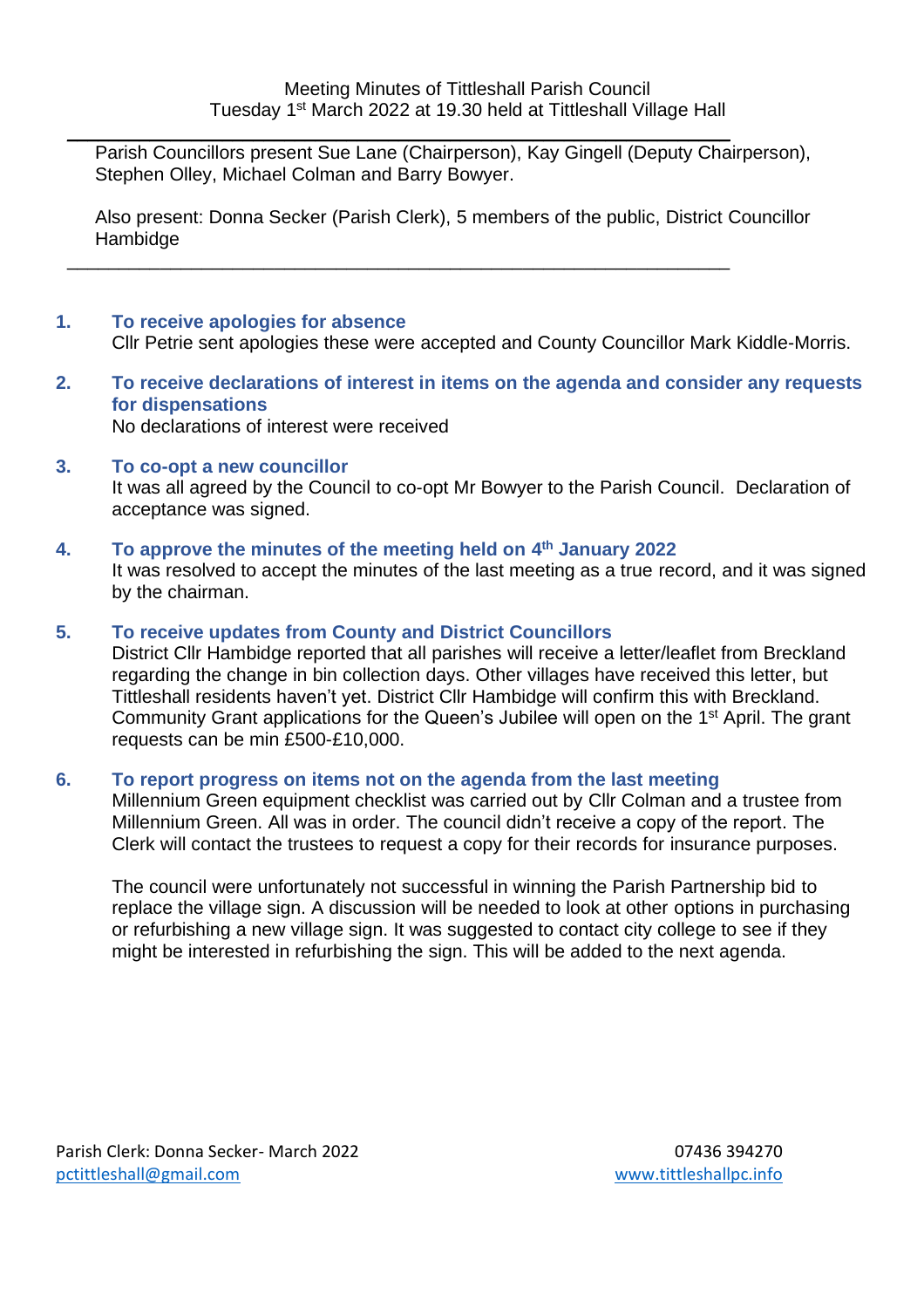#### **7. Open forum for Public Participation: an opportunity to hear from members of the public (Max 10 Minutes)**

## **7.1-To clarify the situation in Blenheim Crescent.**

The council would like to clarify the discussion at a previous parish meeting last year regarding the possibility of implementing a small wildflower garden at Blenheim Crescent. This hadn't been fully discussed and has not been confirmed that this will be actioned. The suggestion at the time was to consider a small wildflower garden between the trees. Therefore, no plans or further enquiries have been made. Breckland council will continue to cut the grass as this is a contract with Breckland and not the parish council. The council would like to clarify the service hasn't been withdrawn.

A parishioner raised a concern over a tree that is causing problems with their property. The council will investigate this matter and establish if it is on Breckland land and arrange a visit. Cllr Gingell and Cllr Olley will also inspect the tree and feedback to the council with their findings. The clerk will contact Breckland and make this a priority.

A parishioner complained to the council about hedge cuttings falling into their property, this, unfortunately, is not a parish council matter because the hedges that were being cut are privately owned. Cllr Lane suggested the parishioners contact the landowner directly. However, Cllr Lane mention that if debris impeded the highway, it would be a parish council matter to investigate.

#### **8. To report and update on highways matters**

All potholes are being badly repaired and will not be a permanent fix. The clerk will report this to Cllr Kiddle-Morris to make him aware of this situation and request for this to be fed back to highways.

A parishioner had reported to Cllr lane that the hedges/brambles near Courtney House are overhanging the pavement and may become a health and safety issue with pedestrians using the path. The homeowners will be contacted and requested to cut these back. Cllr Colman reported that one of the 30mph signs has slipped down the pole. The clerk will report this to highways.

The council had previously arranged to inspect the roads in areas of Tittleshall which have been reduced in width by trodden down verges. The council reported its findings to highways and enclosed photos as evidence to the highways engineer. The highways engineer and the County Cllr Kiddle-Morris also visited the site after the report and their findings were fed back to the council. The report concluded that the road that was dug away from the verges wasn't weight-bearing and therefore it was not classed as a road. Also, a further report was conducted by the Area Manager of highways who fed back to the council with the final findings. It still concluded that no action will be taken.

It was agreed for the clerk to contact highways and get an agreement that any future tarmac/road resurfacing that is carried will cover the full width of the current road and not narrow the road further.

Cllr Lane suggested installing a traffic mirror within the village on the roads that have dangerous visibility. The clerk will investigate this and obtain further details to see if this is viable.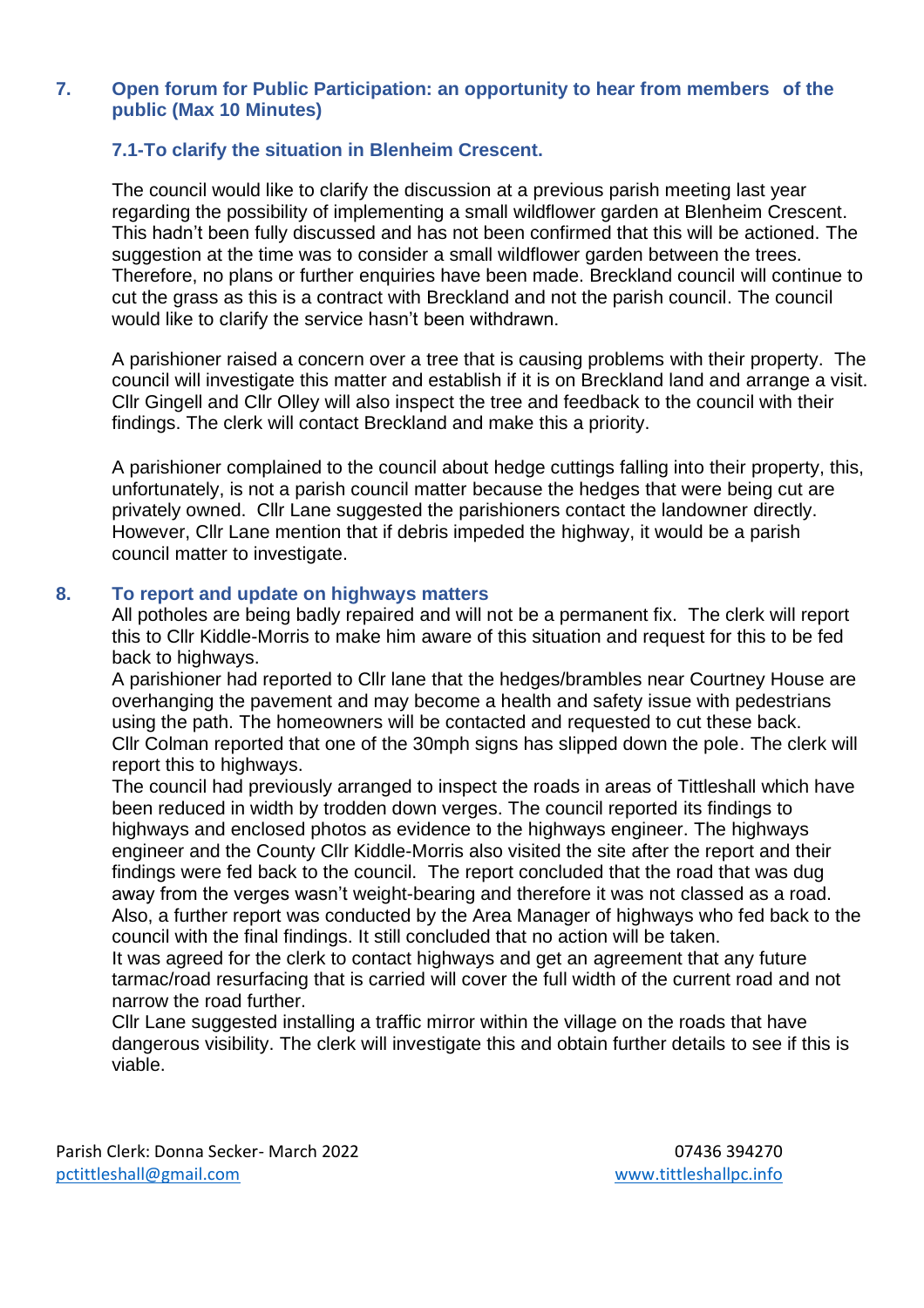## **9. To discuss the licence to occupy the premises regarding the land for the purpose of the bottle and clothing banks.**

The council discussed rubbish which is being dumped around the land near where the bottle bank bins are situated. It was agreed that Cllr Colman will inspect the land on a weekly basis to maintain the area. This is part of the agreement within the licence. A request will be added to FB asking parishioners to not dump rubbish within this area. The council agreed to the licence, and this was signed and dated by the Chairperson. The council all agreed to pay the £5.00 yearly fee.

## **10. To discuss the responsibility of power cables running through private gardens trees/hedges.**

Cllr Gingell reported that during the recent storms, the emergency volunteers noted that power cables were at risk of being damaged if trees were to fall because of the strong winds. The emergency plan coordinator will inspect and walk around the village and note any potential trees that may need maintenance.

It has been noted that there is a tree that is of concern that is on Breckland land, and the clerk will report the tree that is on Breckland land to power network.

# **11. To discuss the Annual Parish Meeting and Annual Parish Council Meeting in May.**

The Annual Parish Meeting is an opportunity for the parish to come together and share information with residents of Tittleshall. It was agreed to hold the Annual Parish Meeting on Saturday 7<sup>th</sup> May-10o/c-12o/c. The clerk will contact the groups within Tittleshall and invite them to attend. It was also agreed to hold the Annual Parish Council meeting on Tuesday 3 rd May

## **12. Planning Applications**

## 12.1 **To receive planning application by Breckland District Council**

**3PL/2022/0153/HOU-Keppel House**-Demolition of dilapidated outbuilding and garage and erection of detached outbuilding with first floor accommodation and external staircase (amended scheme to 3PL/2021/0474/HOU.

The council discussed this planning application due to concerns of the the external staircase not keeping in character of the previous building. The council decided to support this application.

**3PL/2022/0038/F-The Bowling Green**-Replacement of part of existing flint wall with brick pillars and wooden gate and posts for creation of new pedestrian access. The council supported the application.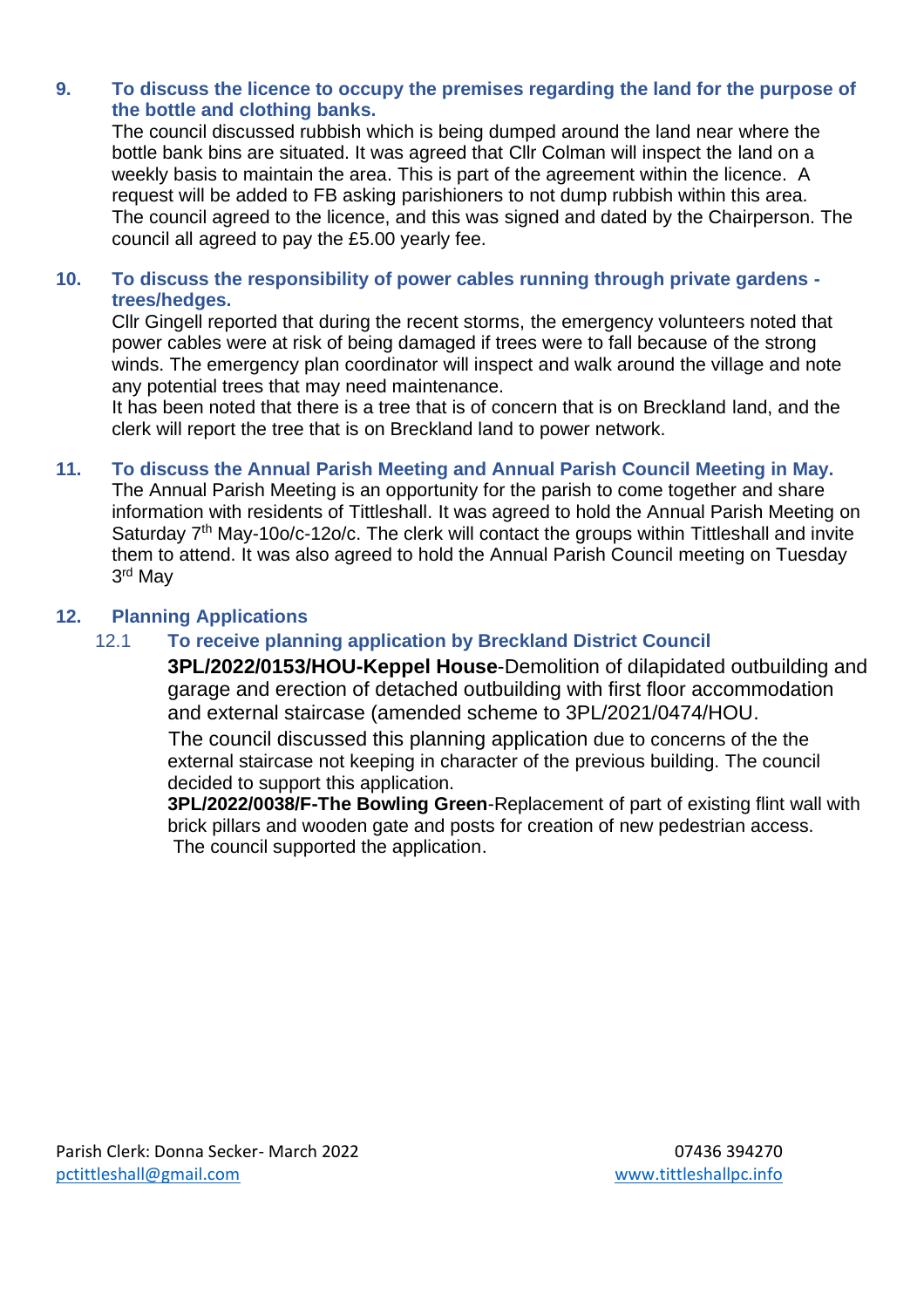## 12.2 **Update on application decisions taken by Breckland District Council** No application decided

## **13. To discuss and update the Council**

#### 13.1 **To consider a donation to the village fete**

A request of £200 was received from the village fete committee to consider a donation to contribute towards the cost of the road closure. The council all agreed to donate £200.

#### 13.2 **To update on the meeting regarding the village fete**

This event will be held on the 25<sup>th</sup> June 2022. Owners of classic cars will be invited and stall holders will be present, along with the displays within the church. Any profits that will be made will be shared with all village organisations. Also, each stallholder will be allowed to keep their own profits.

## 13.3 **To discuss the Queen's Jubilee plans and location of the beacon**

The location that the council has agreed to position the beacon will be the green by Blenheim Crescent. The clerk has approached Breckland requesting permission and completed an application form. This is still being considered. Until this has been agreed upon, no further plans can be discussed.

#### 13.4 **To consider the purchase of sandbags**

The clerk circulated various costs and options. Option A is to purchase filled sandbags, but these will only keep for a max of 6 months inside and 1 year outside. Option B is to purchase empty bags and a bulk bag of sand and a plastic storage container. The council discussed both options in detail and it was agreed that purchasing sandbags is an essential and preventative measure for the village. The council all agreed that Option B will be implemented and purchased. The village hall has kindly agreed to store the bin and the bags, the council thanked them for storing these.

#### 13.5 **To agree purchase regarding jubilee plaque**

This item will be added to the next agenda

#### 13.6 **To discuss implementing wooden posts on footpath on Wellingham Road**

The clerk reported this to highways as a request for health and safety reasons, due to vehicles being seen to drive over the trod, not just use it as a passing place. Unfortunately, this was refused. The clerk will continue to report as it is felt this is an important safety measure. The clerk will report this again within the next financial year as highways do not have any money left in the budget for this financial year.

#### **14. To update the Council on the emergency plan**

#### 14.1 **The Emergency Plan**

During the storms of Dudley and Eunice, all the volunteers were notified and were on standby if needed. Thankfully they were not required.

#### **15. To Receive reports**

#### 15.1 **To receive reports on Defib**

Defib has been checked and all is working correctly.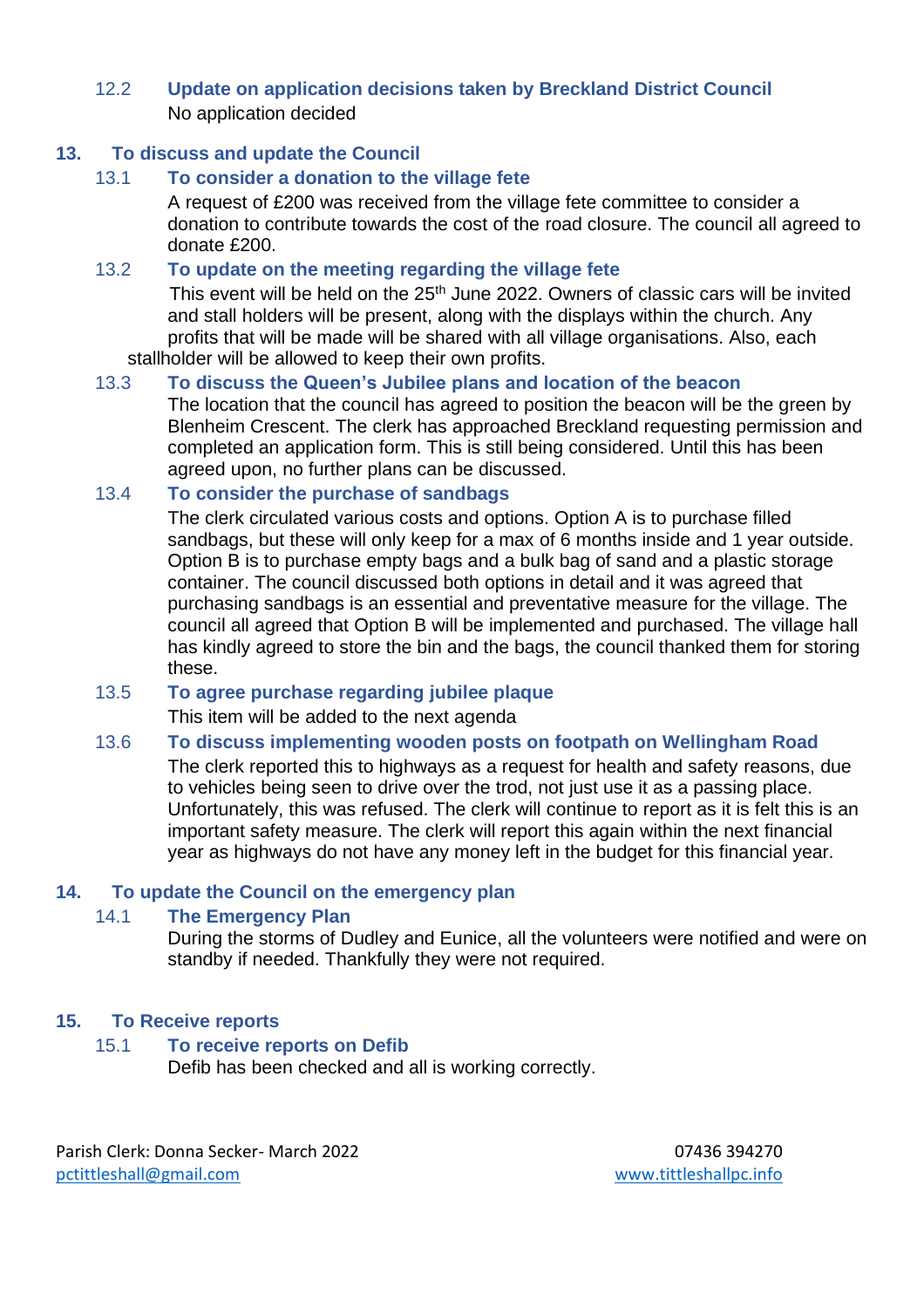## 15.2 **To receive reports on Pathways**

Apologies received from Wendy Seale that due to weather conditions walks had not been made and no report was submitted. It was noted that the bridge has been repaired by the landowner and the council thanked him for repairing this.

#### **16. Finance**

#### 16.1 **To approve the list of payments**

The council approved the list of payments for February/March as detailed at the end of the minutes.

#### 16.2 **To approve the invoice for Chairman to attend the seminar**

The council agreed to cover this cost and agreed to pay, in conjunction with two other parish councils, for the clerk to attend. It was also agreed to pay for another cllr to attend if required.

#### 16.3 **To approve the clerk's yearly expenses.**  The council all agreed

#### **17. To receive items for the next meeting agenda Tuesday 3rd May 2022**

Salt bin Village sign Jubilee beacon Village plaque

Meeting finished 21.20

## TITTLESHALL FINANCE 30th Dec-31st January 22

# COMMUNITY ACCOUNT

| Balance at Dec 2021    | £5,568.12 |
|------------------------|-----------|
| Less Presented cheques | £10.00    |
| Less Service Charge    | £18.00    |
| Total                  | £5,540.12 |
|                        |           |
| Balance at Jan 2022    | £5,540.12 |

| <b>Less Presented Cheques</b> | £848.28          |
|-------------------------------|------------------|
| Total                         | <u>£4,691.84</u> |

|             | Cheque/Trans Cheques payable Reason for payment | <b>IAmount</b> |
|-------------|-------------------------------------------------|----------------|
| D.K.Secker  | Wages for Jan & Feb                             | £515.48        |
| <b>HMRC</b> | <b>PAYE Payment</b>                             | £128.80        |